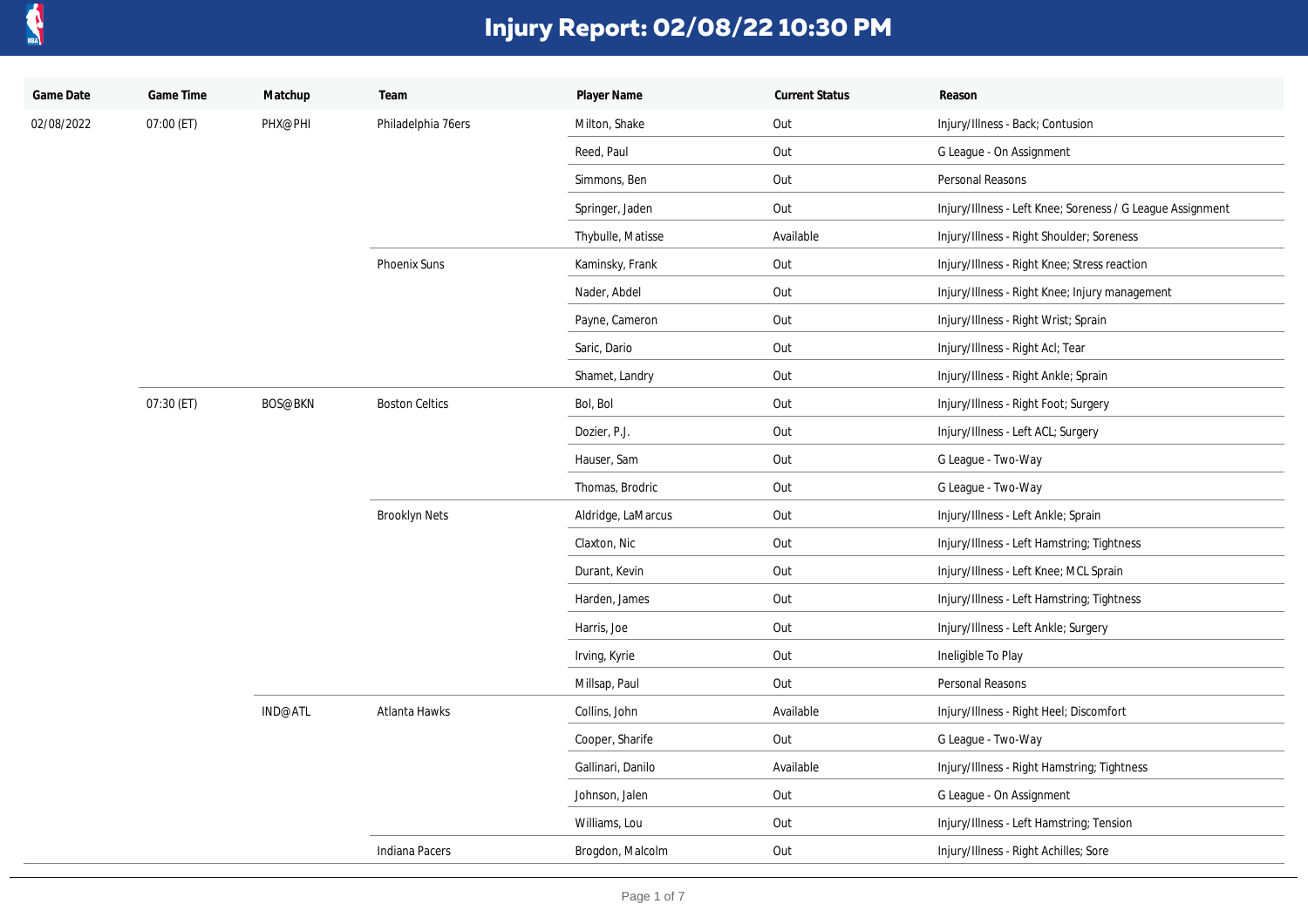

| Game Date | Game Time  | Matchup | Team                   | Player Name               | <b>Current Status</b> | Reason                                                       |
|-----------|------------|---------|------------------------|---------------------------|-----------------------|--------------------------------------------------------------|
|           |            |         |                        | Holiday, Justin           | Out                   | <b>Trade Pending</b>                                         |
|           |            |         |                        | Jackson, Isaiah           | Out                   | Injury/Illness - Right Ankle; Sprain                         |
|           |            |         |                        | Lamb, Jeremy              | Out                   | Trade Pending                                                |
|           |            |         |                        | McConnell, T.J.           | Out                   | Injury/Illness - Right Wrist; Ligament Surgery               |
|           |            |         |                        | Perry, Reggie             | Out                   | Ineligible To Play                                           |
|           |            |         |                        | Rubio, Ricky              | Out                   | Injury/Illness - Left Knee; ACL Tear                         |
|           |            |         |                        | Sabonis, Domantas         | Out                   | <b>Trade Pending</b>                                         |
|           |            |         |                        | Taylor, Terry             | Available             | Injury/Illness - Not Available; Non-COVID Illness            |
|           |            |         |                        | Turner, Myles             | Out                   | Injury/Illness - Left Foot; Stress Reaction                  |
|           |            |         |                        | Warren, T.J.              | Out                   | Injury/Illness - Left Foot; Navicular                        |
|           | 08:00 (ET) | HOU@NOP | <b>Houston Rockets</b> | Garuba, Usman             | Out                   | Injury/Illness - Left Wrist; Fracture                        |
|           |            |         |                        | Gordon, Eric              | Out                   | Injury/Illness - Left Heel; Soreness                         |
|           |            |         |                        | Nix, Daishen              | Out                   | G League - Two-Way                                           |
|           |            |         |                        | Queen, Trevelin           | Out                   | G League - Two-Way                                           |
|           |            |         |                        | Theis, Daniel             | Out                   | Personal Reasons                                             |
|           |            |         | New Orleans Pelicans   | Alexander-Walker, Nickeil | Out                   | <b>Trade Pending</b>                                         |
|           |            |         |                        | Cheatham, Zylan           | Out                   | G League - On Assignment                                     |
|           |            |         |                        | Hart, Josh                | Out                   | <b>Trade Pending</b>                                         |
|           |            |         |                        | Hernangomez, Willy        | Out                   | Health and Safety Protocols                                  |
|           |            |         |                        | Lewis Jr., Kira           | Out                   | Injury/Illness - Right Knee ACL/MCL; Sprain                  |
|           |            |         |                        | Louzada, Didi             | Out                   | Injury/Illness - Left Knee; Meniscectomy                     |
|           |            |         |                        | Satoransky, Tomas         | Out                   | <b>Trade Pending</b>                                         |
|           |            |         |                        | Temple, Garrett           | Available             | Health and Safety Protocols                                  |
|           |            |         |                        | Williamson, Zion          | Out                   | Injury/Illness - Right Foot; Fracture                        |
|           |            | LAC@MEM | LA Clippers            | George, Paul              | Out                   | Injury/Illness - Right Elbow; Ulnar Collateral Ligament Tear |
|           |            |         |                        | Leonard, Kawhi            | Out                   | Injury/Illness - Right Knee; ACL - Injury Recovery           |
|           |            |         |                        | Preston, Jason            | Out                   | Injury/Illness - Right Foot; Injury Recovery                 |
|           |            |         |                        |                           |                       |                                                              |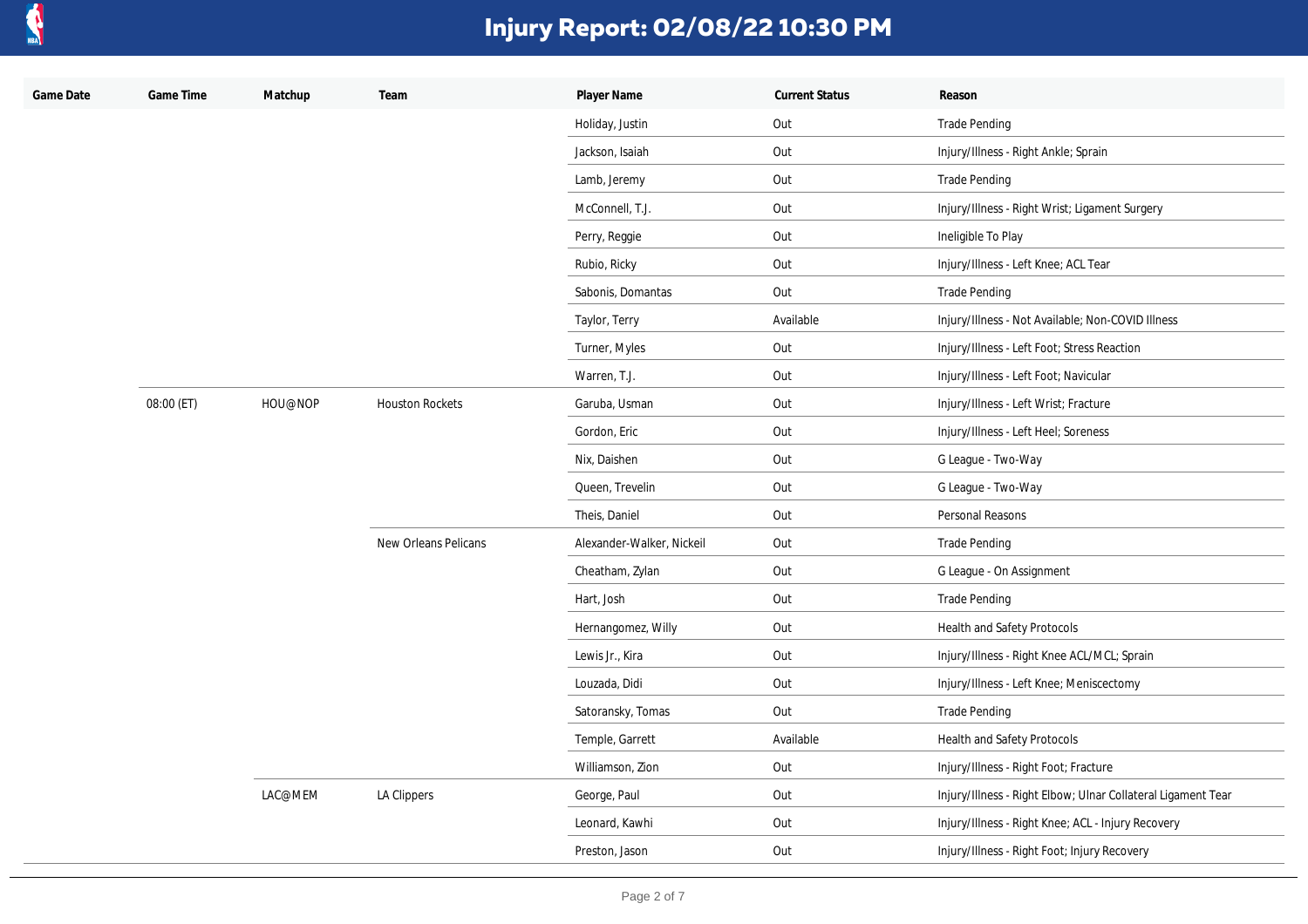

| Game Date | Game Time  | Matchup | Team                    | Player Name         | <b>Current Status</b> | Reason                                       |
|-----------|------------|---------|-------------------------|---------------------|-----------------------|----------------------------------------------|
|           |            |         |                         | Scrubb, Jay         | Out                   | Injury/Illness - Right Great Toe; Sprain     |
|           |            |         | Memphis Grizzlies       | Aldama, Santi       | Out                   | Injury/Illness - Right Foot; Soreness        |
|           |            |         |                         | Brooks, Dillon      | Out                   | Injury/Illness - Left Ankle; Sprain          |
|           |            |         |                         | Pons, Yves          | Out                   | Injury/Illness - Left Thigh; Soreness        |
|           |            |         |                         | Terry, Tyrell       | Out                   | G League - Two-Way                           |
|           |            |         |                         | Tillie, Killian     | Out                   | Injury/Illness - Back; Soreness              |
|           | 08:30 (ET) | DET@DAL | <b>Dallas Mavericks</b> | Brown, Sterling     | Out                   | Injury/Illness - Left Foot; Soreness         |
|           |            |         |                         | Hardaway Jr., Tim   | Out                   | Injury/Illness - Left Foot; Surgery          |
|           |            |         |                         | Kleber, Maxi        | Available             | Injury/Illness - Left Knee; Effusion         |
|           |            |         |                         | Porzingis, Kristaps | Out                   | Injury/Illness - Right Knee; Bone Bruise     |
|           |            |         | <b>Detroit Pistons</b>  | Cunningham, Cade    | Out                   | Injury/Illness - Right Hip; Pointer          |
|           |            |         |                         | Garza, Luka         | Out                   | G League - On Assignment                     |
|           |            |         |                         | Jackson, Josh       | Out                   | Injury/Illness - Right Lumbar Spine; Spasm   |
|           |            |         |                         | Lee, Saben          | Out                   | G League - On Assignment                     |
|           |            |         |                         | Livers, Isaiah      | Out                   | Injury/Illness - Right Foot; Injury Recovery |
|           |            |         |                         | Pickett, Jamorko    | Out                   | G League - Two-Way                           |
|           |            |         |                         | Smith, Chris        | Out                   | G League - Two-Way                           |
|           | 09:00 (ET) | NYK@DEN | Denver Nuggets          | Cancar, Vlatko      | Out                   | Injury/Illness - Right Foot; Surgery         |
|           |            |         |                         | Murray, Jamal       | Out                   | Injury/Illness - Left Knee; Injury Recovery  |
|           |            |         |                         | Porter Jr., Michael | Out                   | Injury/Illness - Lumbar Spine; Surgery       |
|           |            |         |                         | Rivers, Austin      | Out                   | Injury/Illness - Right Hip Flexor; Tightness |
|           |            |         | New York Knicks         | Grimes, Quentin     | Out                   | Injury/Illness - Left Knee; Sore             |
|           |            |         |                         | Noel, Nerlens       | Out                   | Injury/Illness - Left Knee; Sore             |
|           |            |         |                         | Robinson, Mitchell  | Out                   | Injury/Illness - Back; sore lower            |
|           |            |         |                         | Rose, Derrick       | Out                   | Injury/Illness - Right Ankle; Surgery        |
|           |            |         |                         | Samanic, Luka       | Out                   | G League - Two-Way                           |
|           | 10:00 (ET) | MIL@LAL | Los Angeles Lakers      | Anthony, Carmelo    | Out                   | Injury/Illness - Right Hamstring; Strain     |
|           |            |         |                         |                     |                       |                                              |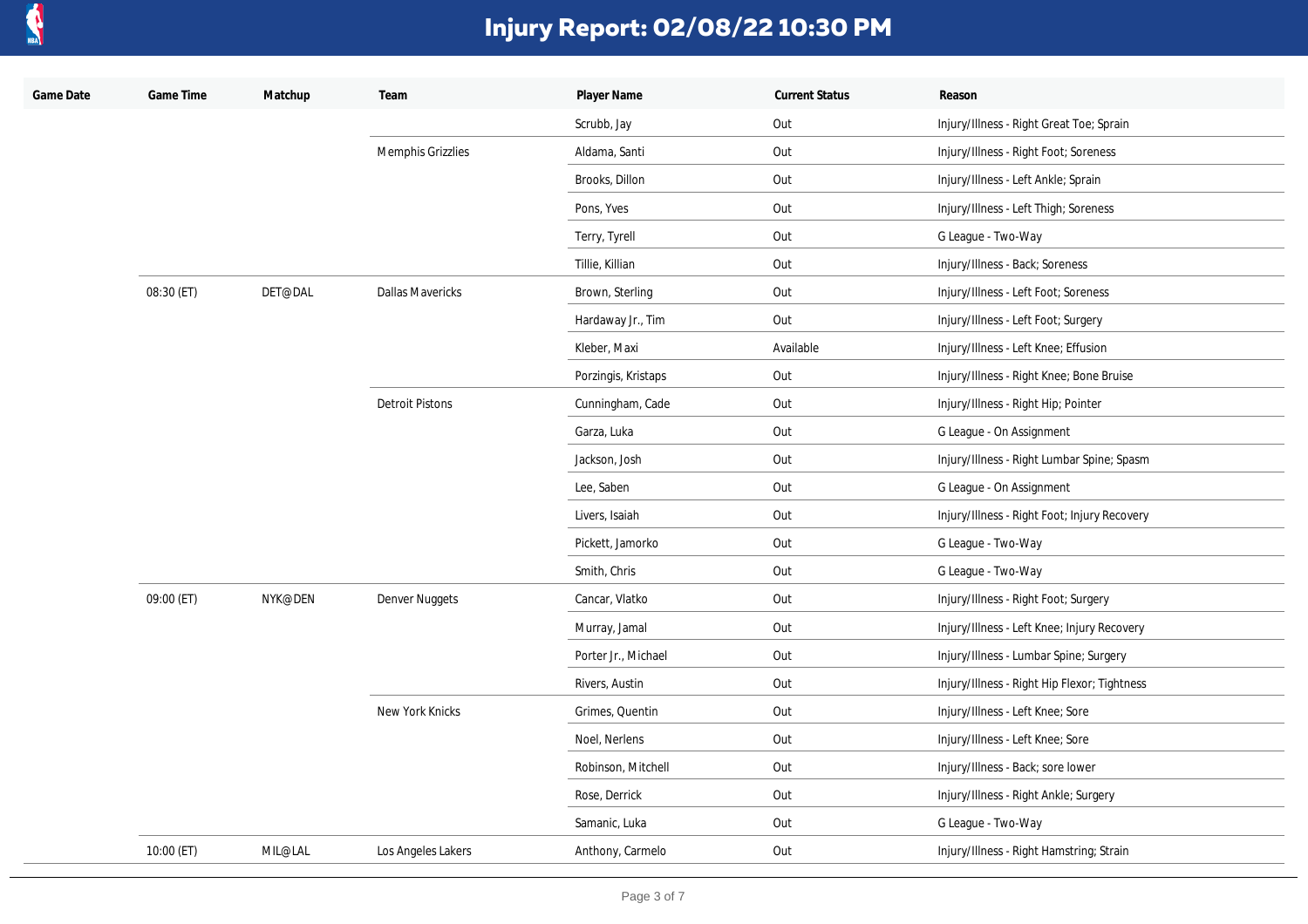

| Game Date | Game Time | Matchup | Team                   | Player Name              | <b>Current Status</b> | Reason                                             |
|-----------|-----------|---------|------------------------|--------------------------|-----------------------|----------------------------------------------------|
|           |           |         |                        | Davis, Anthony           | Available             | Injury/Illness - Right Wrist; Soreness             |
|           |           |         |                        | Doumbouya, Sekou         | Out                   | G League - Two-Way                                 |
|           |           |         |                        | Howard, Dwight           | Out                   | Injury/Illness - Lower Back; Tightness             |
|           |           |         |                        | James, LeBron            | Available             | Injury/Illness - Left Knee; Soreness/effusion      |
|           |           |         |                        | Jones, Mason             | Out                   | G League - Two-Way                                 |
|           |           |         |                        | Nunn, Kendrick           | Out                   | Injury/Illness - Right Knee; Bone bruise           |
|           |           |         | Milwaukee Bucks        | Allen, Grayson           | Available             | Injury/Illness - Right Hip; Soreness               |
|           |           |         |                        | Hill, George             | Out                   | Injury/Illness - Neck; Soreness                    |
|           |           |         |                        | Lopez, Brook             | Out                   | Injury/Illness - Back; Soreness                    |
|           |           | MIN@SAC | Minnesota Timberwolves | Beverley, Patrick        | Available             | Injury/Illness - Right Ankle; Sprain               |
|           |           |         |                        | Okogie, Josh             | Available             | Injury/Illness - Right Quad; Contusion             |
|           |           |         |                        | Prince, Taurean          | Available             | Injury/Illness - Left Ankle; Sprain                |
|           |           |         |                        | Reid, Naz                | Available             | Injury/Illness - Right Knee; Contusion             |
|           |           |         |                        | Russell, D'Angelo        | Available             | Injury/Illness - Left Shin; Contusion              |
|           |           |         |                        | Wright IV, McKinley      | Out                   | Injury/Illness - Left UCL; Injury                  |
|           |           |         | Sacramento Kings       | Bagley III, Marvin       | Out                   | Injury/Illness - Left Ankle; Sprain                |
|           |           |         |                        | Davis, Terence           | Out                   | Injury/Illness - Right Wrist; ECU Tendon Recovery  |
|           |           |         |                        | Fox, De'Aaron            | Available             | Injury/Illness - Left Ankle; Soreness              |
|           |           |         |                        | Haliburton, Tyrese       | Out                   | Trade Pending                                      |
|           |           |         |                        | Hield, Buddy             | Out                   | <b>Trade Pending</b>                               |
|           |           |         |                        | Holmes, Richaun          | Out                   | Personal Reasons                                   |
|           |           |         |                        | Thompson, Tristan        | Out                   | <b>Trade Pending</b>                               |
|           |           | ORL@POR | Orlando Magic          | Carter-Williams, Michael | Out                   | Injury/Illness - Left Ankle; Injury Recovery       |
|           |           |         |                        | Fultz, Markelle          | Out                   | Injury/Illness - Left Knee; Injury Recovery        |
|           |           |         |                        | Hampton, R.J.            | Out                   | Injury/Illness - Left Knee; MCL Sprain/Bone Bruise |
|           |           |         |                        | Isaac, Jonathan          | Out                   | Injury/Illness - Left Knee; Injury Recovery        |
|           |           |         |                        | Moore, E'Twaun           | Out                   | Injury/Illness - Left Knee; Sprain                 |
|           |           |         |                        |                          |                       |                                                    |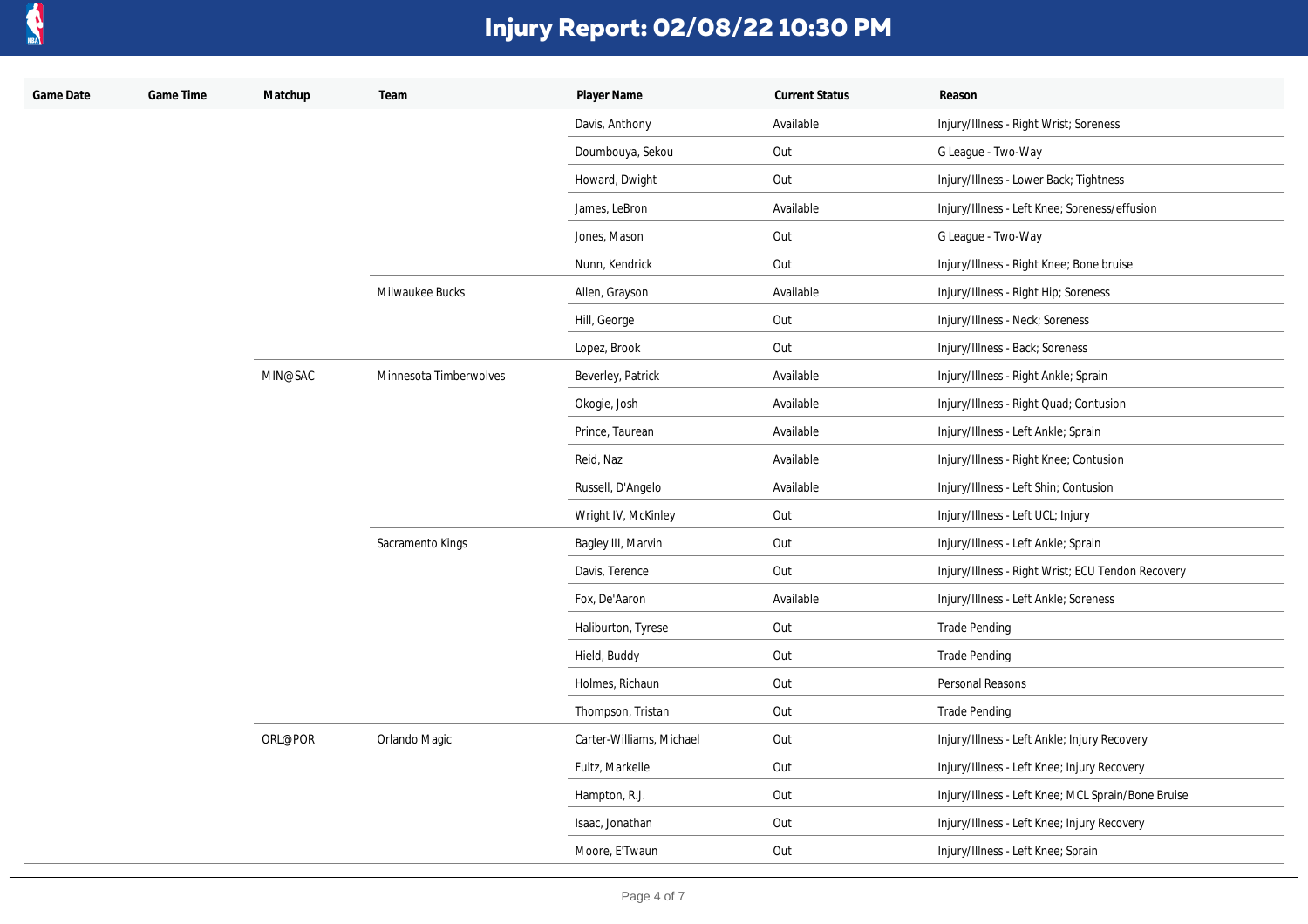

| Game Date  | Game Time  | Matchup | Team                          | Player Name        | <b>Current Status</b> | Reason                                         |
|------------|------------|---------|-------------------------------|--------------------|-----------------------|------------------------------------------------|
|            |            |         |                               | Wagner, Moritz     | Out                   | Injury/Illness - Left Rib; Contusion           |
|            |            |         | <b>Portland Trail Blazers</b> | Bledsoe, Eric      | Out                   | Injury/Illness - Left Achilles; tendinopathy   |
|            |            |         |                               | Johnson, Keon      | Out                   | Injury/Illness - Right Ankle; sprain           |
|            |            |         |                               | Lillard, Damian    | Out                   | Injury/Illness - Core; muscle recovery         |
|            |            |         |                               | Little, Nassir     | Out                   | Injury/Illness - Left Shoulder; recovery       |
|            |            |         |                               | McCollum, CJ       | Out                   | <b>Trade Pending</b>                           |
|            |            |         |                               | Nance Jr., Larry   | Out                   | <b>Trade Pending</b>                           |
|            |            |         |                               | Snell, Tony        | Out                   | <b>Trade Pending</b>                           |
|            |            |         |                               | Watford, Trendon   | Available             | Injury/Illness - Right Ankle; sprain           |
|            |            |         |                               | Zeller, Cody       | Out                   | Injury/Illness - Right Knee; recovery          |
| 02/09/2022 | 07:00 (ET) | SAS@CLE | <b>Cleveland Cavaliers</b>    | Garland, Darius    | Questionable          | Injury/Illness - Low Back; Soreness            |
|            |            |         |                               | Markkanen, Lauri   | Out                   | Injury/Illness - Right Ankle; Sprain           |
|            |            |         |                               | Sexton, Collin     | Out                   | Injury/Illness - Left Knee; Meniscal Tear      |
|            |            |         | San Antonio Spurs             | Cacok, Devontae    | Out                   | G League - Two-Way                             |
|            |            |         |                               | Jones, Tre         | Questionable          | Injury/Illness - ""; Dental Procedure          |
|            |            |         |                               | Walker IV, Lonnie  | Questionable          | Injury/Illness - Right Knee; Soreness          |
|            |            |         |                               | Wieskamp, Joe      | Out                   | G League - Two-Way                             |
|            | 07:30 (ET) | CHI@CHA | <b>Charlotte Hornets</b>      | Bouknight, James   | Doubtful              | Injury/Illness - Right Wrist; Sprain           |
|            |            |         |                               | Hayward, Gordon    | Out                   | Injury/Illness - Left Ankle; Sprain            |
|            |            |         |                               | Kulboka, Arnoldas  | Out                   | G League - Two-Way                             |
|            |            |         |                               | Lewis, Scottie     | Out                   | G League - Two-Way                             |
|            |            |         |                               | Martin, Cody       | Out                   | Injury/Illness - Left Ankle/achilles; Soreness |
|            |            |         |                               | McDaniels, Jalen   | Out                   | Injury/Illness - Left Ankle; Sprain            |
|            |            |         | Chicago Bulls                 | Ball, Lonzo        | Out                   | Injury/Illness - Left Knee; Meniscus Tear      |
|            |            |         |                               | Caruso, Alex       | Out                   | Injury/Illness - Right Wrist; Fracture         |
|            |            |         |                               | Dosunmu, Ayo       | Out                   | Injury/Illness - N/A; Concussion               |
|            |            |         |                               | Jones Jr., Derrick | Out                   | Injury/Illness - Right Finger; Fracture        |
|            |            |         |                               |                    |                       |                                                |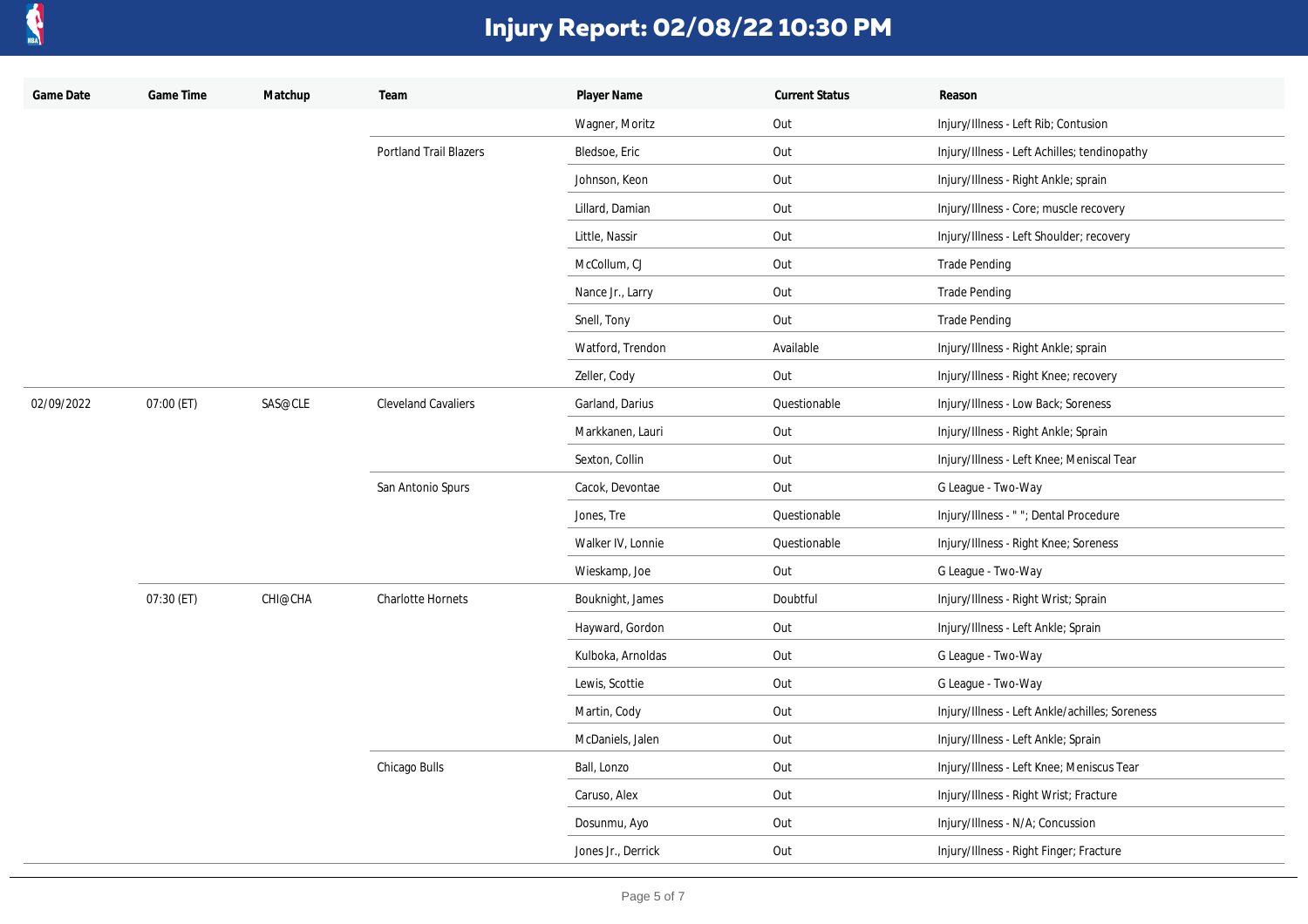

| Game Date | Game Time  | Matchup            | Team                                      | Player Name              | <b>Current Status</b> | Reason                                                      |
|-----------|------------|--------------------|-------------------------------------------|--------------------------|-----------------------|-------------------------------------------------------------|
|           |            |                    |                                           | Simonovic, Marko         | Out                   | G League - On Assignment                                    |
|           |            |                    |                                           | Williams, Patrick        | Out                   | Injury/Illness - Left Wrist; Ligament Tear                  |
|           | 08:00 (ET) | TOR@OKC            | Oklahoma City Thunder                     | Gilgeous-Alexander, Shai | Out                   | Injury/Illness - Right Ankle; Sprain                        |
|           |            |                    |                                           | Krejci, Vit              | Out                   | G League - On Assignment                                    |
|           |            |                    |                                           | Muscala, Mike            | Out                   | Injury/Illness - Right Ankle; Soreness                      |
|           |            |                    |                                           | Robinson-Earl, Jeremiah  | Out                   | Injury/Illness - Right Foot; Third Metatarsal Fracture      |
|           |            |                    |                                           | Roby, Isaiah             | Out                   | Injury/Illness - Right Ankle; Sprain                        |
|           |            |                    |                                           | Wiggins, Aaron           | Out                   | Injury/Illness - Right Ankle; Sprain                        |
|           |            |                    | <b>Toronto Raptors</b>                    | Bonga, Isaac             | Out                   | G League - On Assignment                                    |
|           |            |                    |                                           | Champagnie, Justin       | Out                   | G League - Two-Way                                          |
|           |            |                    |                                           | Dragic, Goran            | Out                   | Not With Team                                               |
|           |            |                    |                                           | Johnson, David           | Out                   | G League - Two-Way                                          |
|           | 10:00 (ET) | GSW@UTA<br>LAL@POR | <b>Golden State Warriors</b><br>Utah Jazz | Bjelica, Nemanja         | Out                   | Injury/Illness - Bilateral Back; Spasm                      |
|           |            |                    |                                           | Green, Draymond          | Out                   | Injury/Illness - Left L5-s1; Disc - Injury Recovery         |
|           |            |                    |                                           | Iguodala, Andre          | Out                   | Injury/Illness - Low Back; Tightness                        |
|           |            |                    |                                           | Looney, Kevon            | Questionable          | Injury/Illness - Left Quadriceps; Contusion                 |
|           |            |                    |                                           | Thompson, Klay           | Out                   | Injury/Illness - Right Achilles Tendon; Injury Management   |
|           |            |                    |                                           | Weatherspoon, Quinndary  | Out                   | G League - Two-Way                                          |
|           |            |                    |                                           | Wiseman, James           | Out                   | Injury/Illness - Right Knee; Injury Recovery                |
|           |            |                    |                                           | Gay, Rudy                | Questionable          | Injury/Illness - Right Knee; Soreness                       |
|           |            |                    |                                           | Gobert, Rudy             | Out                   | Injury/Illness - Left Calf; Strain                          |
|           |            |                    |                                           | Ingles, Joe              | Out                   | Injury/Illness - Left Knee; Anterior Cruciate Ligament Tear |
|           |            |                    | Los Angeles Lakers                        |                          |                       | NOT YET SUBMITTED                                           |
|           |            |                    | <b>Portland Trail Blazers</b>             |                          |                       | NOT YET SUBMITTED                                           |
|           |            | MIN@SAC            | Minnesota Timberwolves                    |                          |                       | NOT YET SUBMITTED                                           |
|           |            |                    | Sacramento Kings                          |                          |                       | NOT YET SUBMITTED                                           |
|           |            |                    |                                           |                          |                       |                                                             |